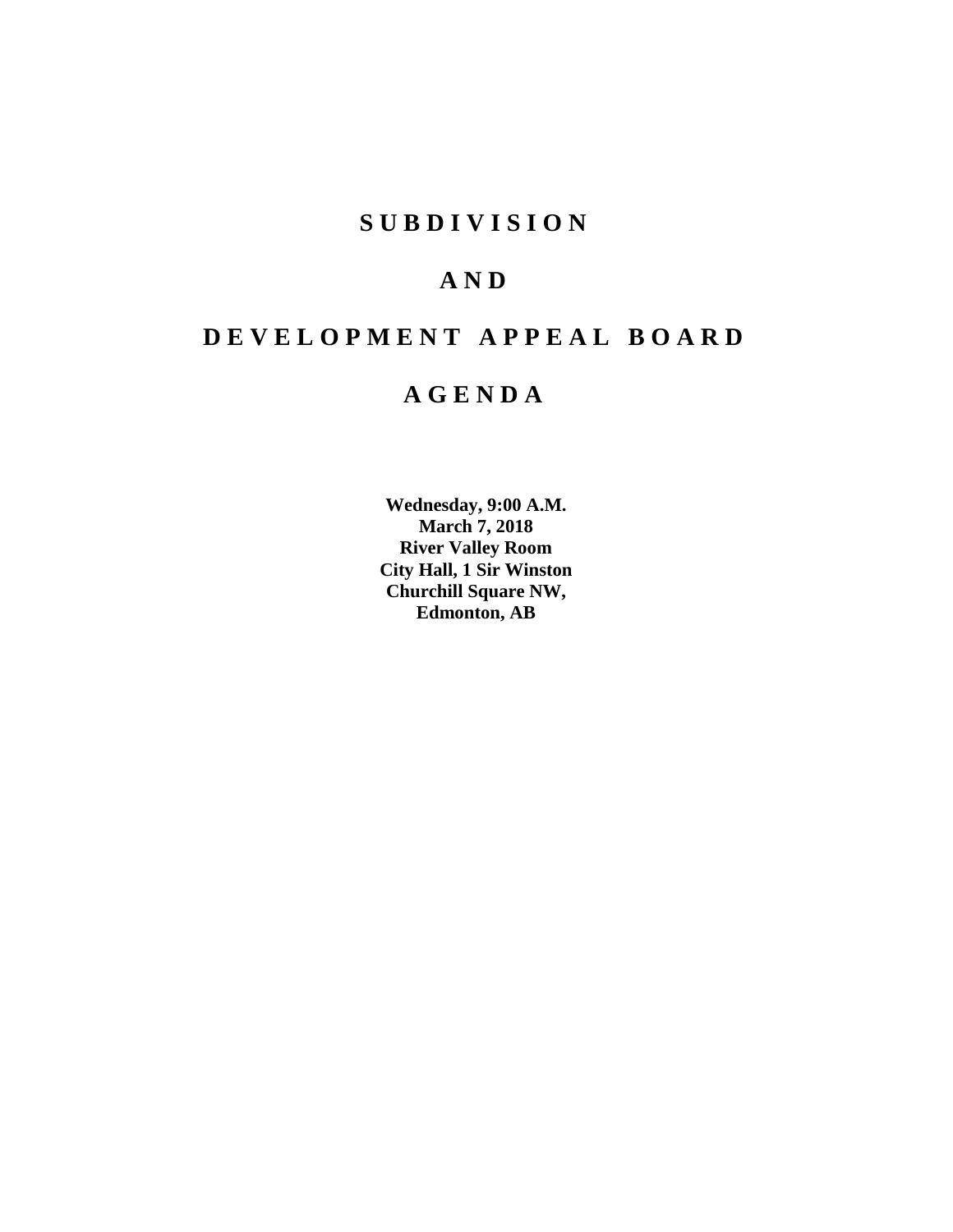### **SUBDIVISION AND DEVELOPMENT APPEAL BOARD River Valley Room – City Hall**

| 9:00 A.M. | SDAB-S-18-003 | R. Shinkaruk                                                                                                                  |
|-----------|---------------|-------------------------------------------------------------------------------------------------------------------------------|
|           |               | Create one (1) additional Single Detached<br>Residential Lot                                                                  |
|           |               | 10905 - 74 Street NW<br>Project No.: 269439558-001                                                                            |
| NOTE:     |               | Unless otherwise stated, all references to "section numbers" refer to<br>the authority under the Edmonton Zoning Bylaw 12800. |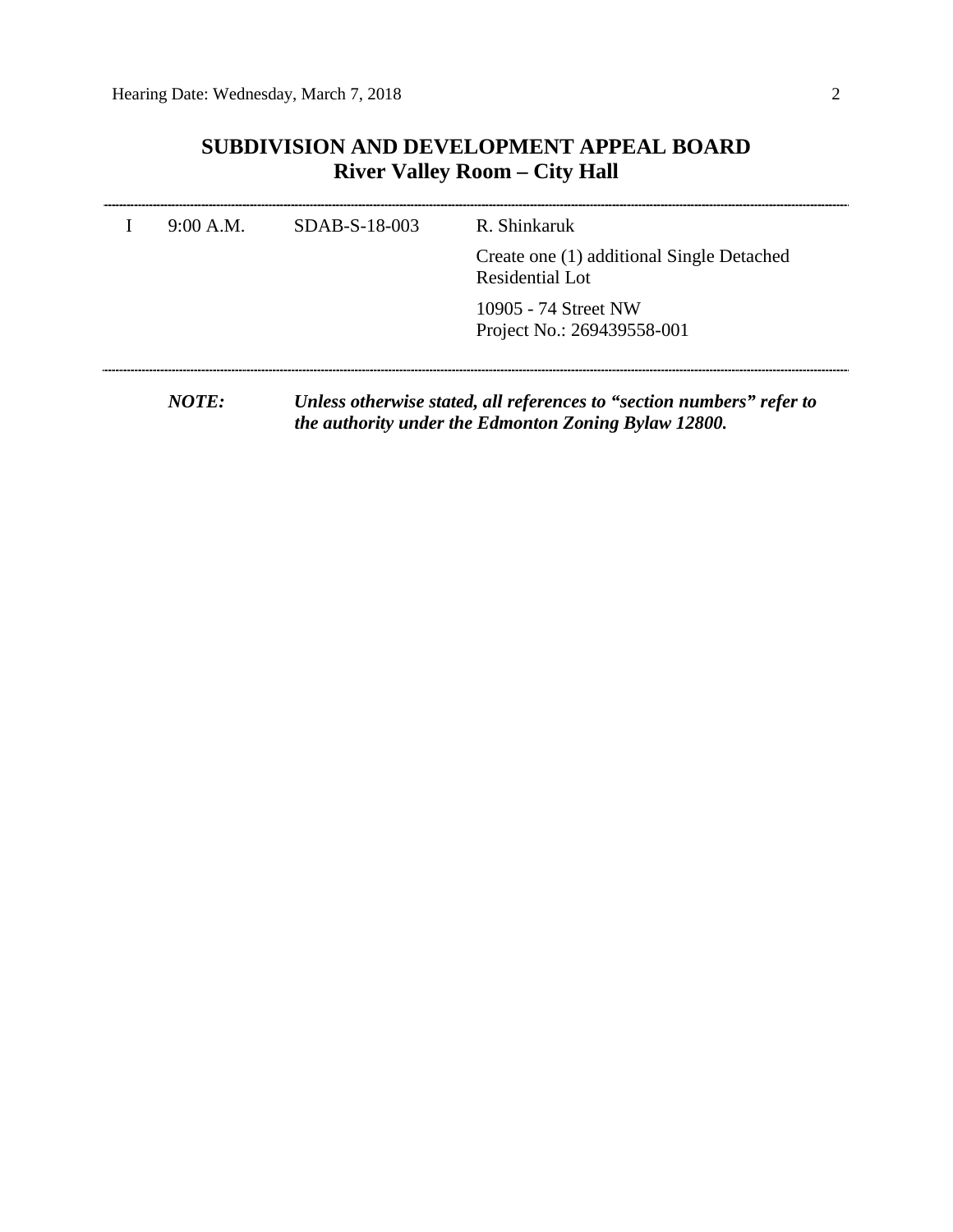| <b>ITEM I: 9:00 A.M.</b> |                                                          | FILE: SDAB-S-18-003                                                 |
|--------------------------|----------------------------------------------------------|---------------------------------------------------------------------|
|                          | AN APPEAL FROM THE DECISION OF THE SUBDIVISION AUTHORITY |                                                                     |
|                          | APPELLANT:                                               | R. Shinkaruk                                                        |
|                          | <b>APPLICATION NO.:</b>                                  | 269439558-001                                                       |
|                          | <b>APPLICATION TO:</b>                                   | Create one (1) additional Single Detached<br><b>Residential Lot</b> |
|                          | <b>DECISION OF THE</b><br><b>SUBDIVISION AUTHORITY:</b>  | Refused                                                             |
|                          | <b>DECISION DATE:</b>                                    | February 1, 2018                                                    |
|                          | <b>DATE OF APPEAL:</b>                                   | February 12, 2018                                                   |
|                          | <b>MUNICIPAL DESCRIPTION</b><br>OF SUBJECT PROPERTY:     | 10905 - 74 Street NW                                                |
|                          | <b>LEGAL DESCRIPTION:</b>                                | Plan 3079EO Blk 2 Lots 1-2                                          |
|                          | ZONE:                                                    | (RF1) Single Detached Residential Zone                              |
|                          | <b>OVERLAY:</b>                                          | Mature Neighbourhood Overlay                                        |
|                          | <b>STATUTORY PLAN:</b>                                   | Stadium Station Area Redevelopment Plan                             |
|                          |                                                          |                                                                     |

### *Grounds for Appeal*

The Appellant provided the following reasons for appealing the decision of the Development Authority:

> My name is Ron Shinkaruk and I own the 2 lots in question. I would like to build a house on one of the lots and would like to build a house that has some character.

> The typical 25 foot wide infill house is not what I would like to build. These 2 lots are the only residential lots on the block with the school. The front of the school faces south and I feel that these 2 lots could face south without looking out of place.

> At 5000 square feet per lot and a 40% fill ratio, this would give each lot 3000 square feet of lawn and landscaping.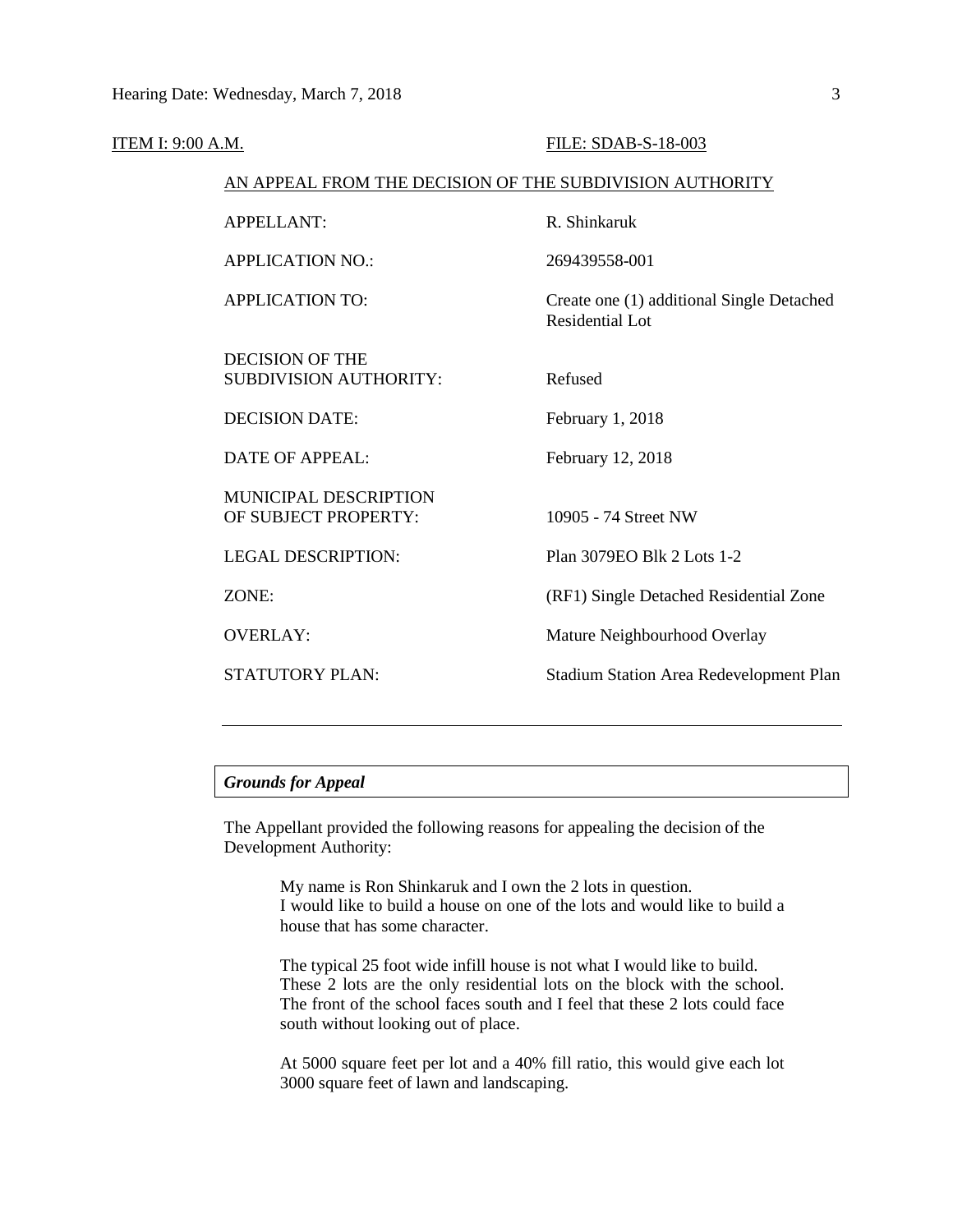The lots wouldn't meet the depth requirement, but would at 23.47 meters wide would give me a nice frontage to work with as far as house architecture and landscaping.

If I subdivide east to west, this would require one or both of the houses to have a front drive garage, which is uncharacteristic of the neighborhood. There is no alley. The lots facing south would have garages facing south which would look ok in the neighborhood.

I would also like to mention that the traffic speed on 74 street is generally 25 km faster that on 109 avenue. South facing garages would be safer to exit from.

I have seen similar corner lots developments facing south with the 2 houses backing onto houses facing west. (127 street and 122 / 120 avenue ). I'm not sure if they are classified as a mature neighborhood. If you can approve this subdivision, I would think that my subdivision shouldn't be to much of a problem.

Thank you for this chance to convey my desire to build the house of my dreams. I have lived on those lots for the last 30 years before the house had to be demolished.

#### *General Matters*

#### **Appeal Information:**

The *Municipal Government Act*, RSA 2000, c M-26 states the following:

#### **Appeals**

**678(1)** The decision of a subdivision authority on an application for subdivision approval may be appealed

- (a) by the applicant for the approval,
- (b) by a Government department if the application is required by the subdivision and development regulations to be referred to that department,
- (c) by the council of the municipality in which the land to be subdivided is located if the council, a designated officer of the municipality or the municipal planning commission of the municipality is not the subdivision authority, or
- (d) by a school board with respect to
	- (i) the allocation of municipal reserve and school reserve or money in place of the reserve,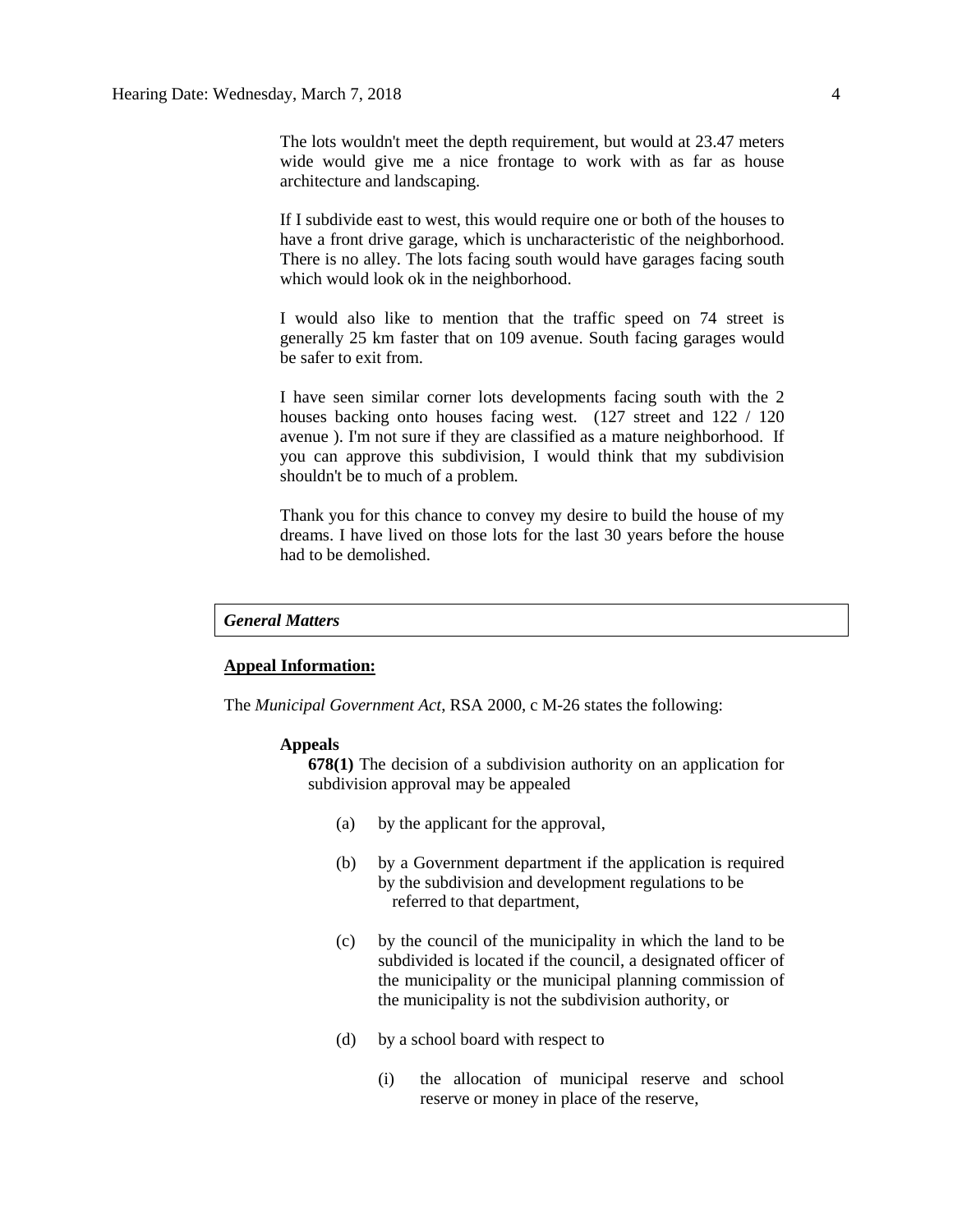- (ii) the location of school reserve allocated to it, or
- (iii) the amount of school reserve or money in place of the reserve.

**(2)** An appeal under subsection (1) may be commenced by filing a notice of appeal within 14 days after receipt of the written decision of the subdivision authority or deemed refusal by the subdivision authority in accordance with section 681

- (a) with the Municipal Government Board
	- (i) if the land that is the subject of the application is within the Green Area as classified by the Minister responsible for the Public Lands Act,
	- (ii) if the land that is the subject of the application contains, is adjacent to or is within the prescribed distance of a highway, a body of water, a sewage treatment or waste management facility or a historical site, or
	- (iii) in any other circumstances described in the regulations under section 694(1)(h.2),

or

(b) in all other cases, with the subdivision and development appeal board.

**(2.1)** Despite subsection (2)(a), if the land that is the subject-matter of the appeal would have been in an area described in subsection (2)(a) except that the affected Government department agreed, in writing, to vary the distance under the subdivision and development regulations, the notice of appeal must be filed with the subdivision and development appeal board.

**(3)** For the purpose of subsection (2), the date of receipt of the decision is deemed to be 7 days from the date the decision is mailed.

**(4)** A notice of appeal under this section must contain

- (a) the legal description and municipal location, if applicable, of the land proposed to be subdivided, and
- (b) the reasons for appeal, including the issues in the decision or the conditions imposed in the approval that are the subject of the appeal.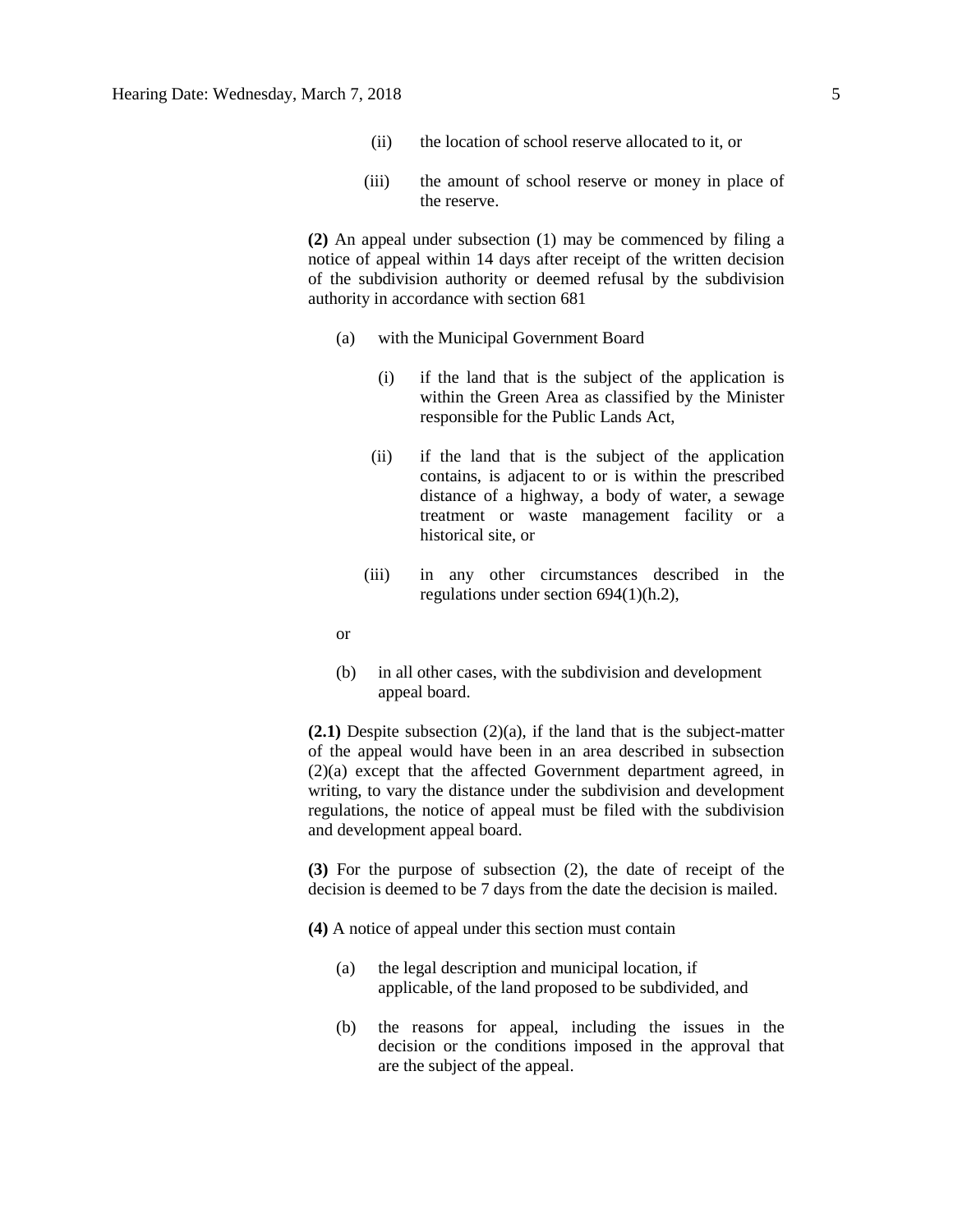**(5)** If the applicant files a notice of appeal within 14 days after receipt of the written decision or the deemed refusal with the wrong board, that board must refer the appeal to the appropriate board and the appropriate board must hear the appeal as if the notice of appeal had been filed with it and it is deemed to have received the notice of appeal from the applicant on the date it receives the notice of appeal from the first board.

### **Hearing and decision**

**680(1)** The board hearing an appeal under section 678 is not required to hear from any person or entity other than

- (a) a person or entity that was notified pursuant to section 679(1), and
- (b) each owner of adjacent land to the land that is the subject of the appeal,

or a person acting on any of those persons' behalf.

**(1.1)** For the purposes of subsection (1), "adjacent land" and "owner" have the same meanings as in section 653.

**(2)** In determining an appeal, the board hearing the appeal

- (a) must act in accordance with any applicable ALSA regional plan;
- (a.1) must have regard to any statutory plan;
- (b) must conform with the uses of land referred to in a land use bylaw;
- (c) must be consistent with the land use policies;
- (d) must have regard to but is not bound by the subdivision and development regulations;
- (e) may confirm, revoke or vary the approval or decision or any condition imposed by the subdivision authority or make or substitute an approval, decision or condition of its own;
- (f) may, in addition to the other powers it has, exercise the same power as a subdivision authority is permitted to exercise pursuant to this Part or the regulations or bylaws under this Part.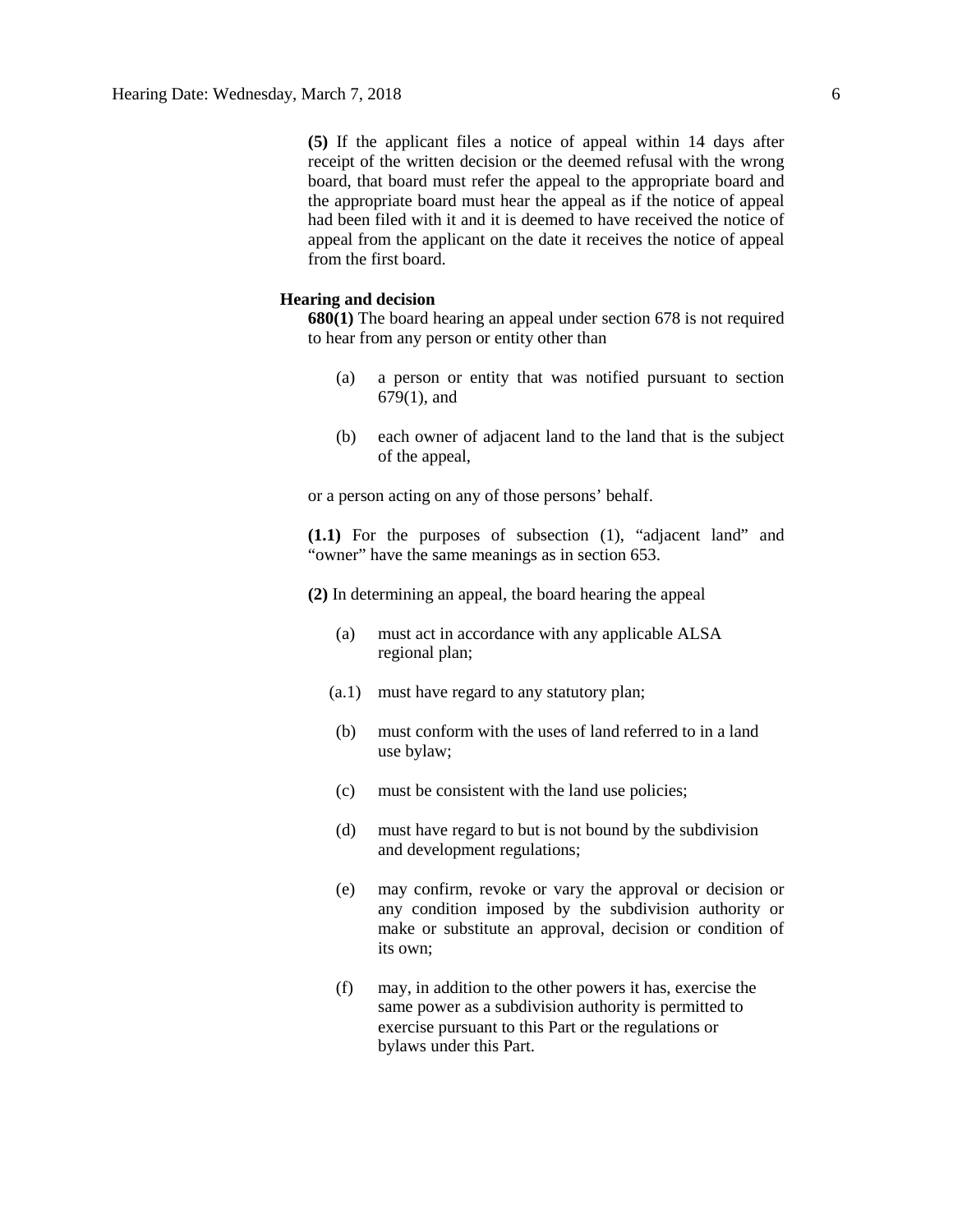#### **Approval of application**

**654(1)** A subdivision authority must not approve an application for subdivision approval unless

- (a) the land that is proposed to be subdivided is, in the opinion of the subdivision authority, suitable for the purpose for which the subdivision is intended.
- (b) the proposed subdivision conforms to the provisions of any growth plan under Part 17.1, any statutory plan and, subject to subsection (2), any land use bylaw that affects the land proposed to be subdivided,
- (c) the proposed subdivision complies with this Part and Part 17.1 and the regulations under those Parts, and
- (d) all outstanding property taxes on the land proposed to be subdivided have been paid to the municipality where the land is located or arrangements satisfactory to the municipality have been made for their payment pursuant to Part 10.
- **(1.1)** A decision of a subdivision authority must state
	- (a) whether an appeal lies to a subdivision and development appeal board or to the Municipal Government Board, and
	- (b) if an application for subdivision approval is refused, the reasons for the refusal.

**(1.2)** If the subdivision authority is of the opinion that there may be a conflict or inconsistency between statutory plans, section 638 applies in respect of the conflict or inconsistency.

**(2)** A subdivision authority may approve an application for subdivision approval even though the proposed subdivision does not comply with the land use bylaw if, in its opinion,

- (a) the proposed subdivision would not
	- (i) unduly interfere with the amenities of the neighbourhood, or
	- (ii) materially interfere with or affect the use, enjoyment or value of neighbouring parcels of land,

and

(b) the proposed subdivision conforms with the use prescribed for that land in the land use bylaw.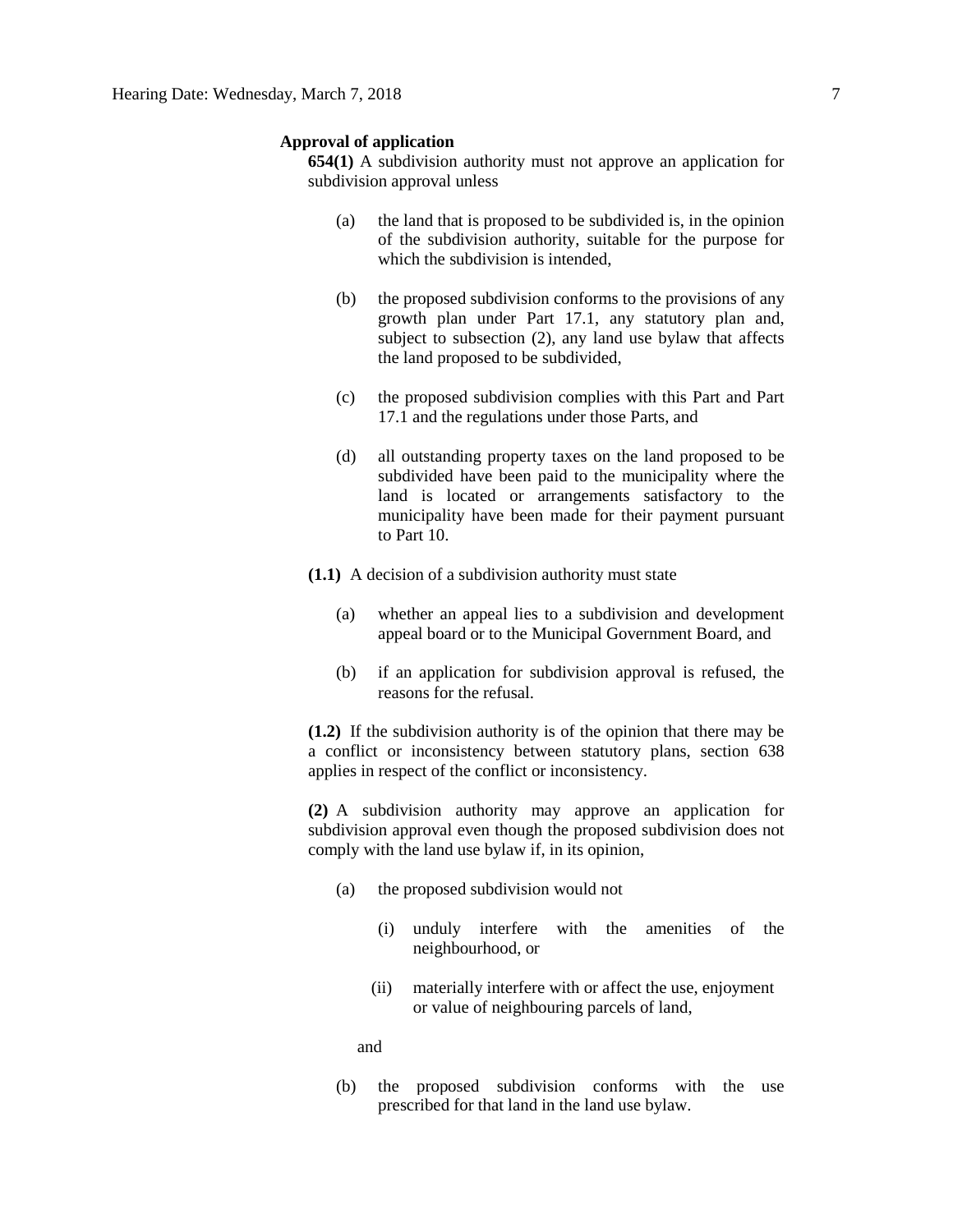**(3)** A subdivision authority may approve or refuse an application for subdivision approval.

#### **General Provisions from the** *Edmonton Zoning Bylaw:*

Section  $110.4(1)(c)$  states the following with respect to Site regulations for Single Detached Housing:

c. the minimum Site depth shall be 30.0 m.

Under section 6.1(103), **Site Depth** means "the distance between the mid-points of the Front Lot Line and the mid-points of the Rear Lot Line."

Section 110.1 states that the **General Purpose** of the **(RF1) Single Detached Residential Zone** is:

to provide for Single Detached Housing while allowing other forms of small scale housing in the form of Secondary Suites, and Garden Suites, as well as Semi-detached Housing and Duplex Housing under certain conditions.

#### Notice to Applicant/Appellant

Provincial legislation requires that the Subdivision and Development Appeal Board issue its official decision in writing within fifteen days of the conclusion of the hearing. Bylaw No. 11136 requires that a verbal announcement of the Board's decision shall be made at the conclusion of the hearing of an appeal, but the verbal decision is not final nor binding on the Board until the decision has been given in writing in accordance with the *Municipal Government Act*.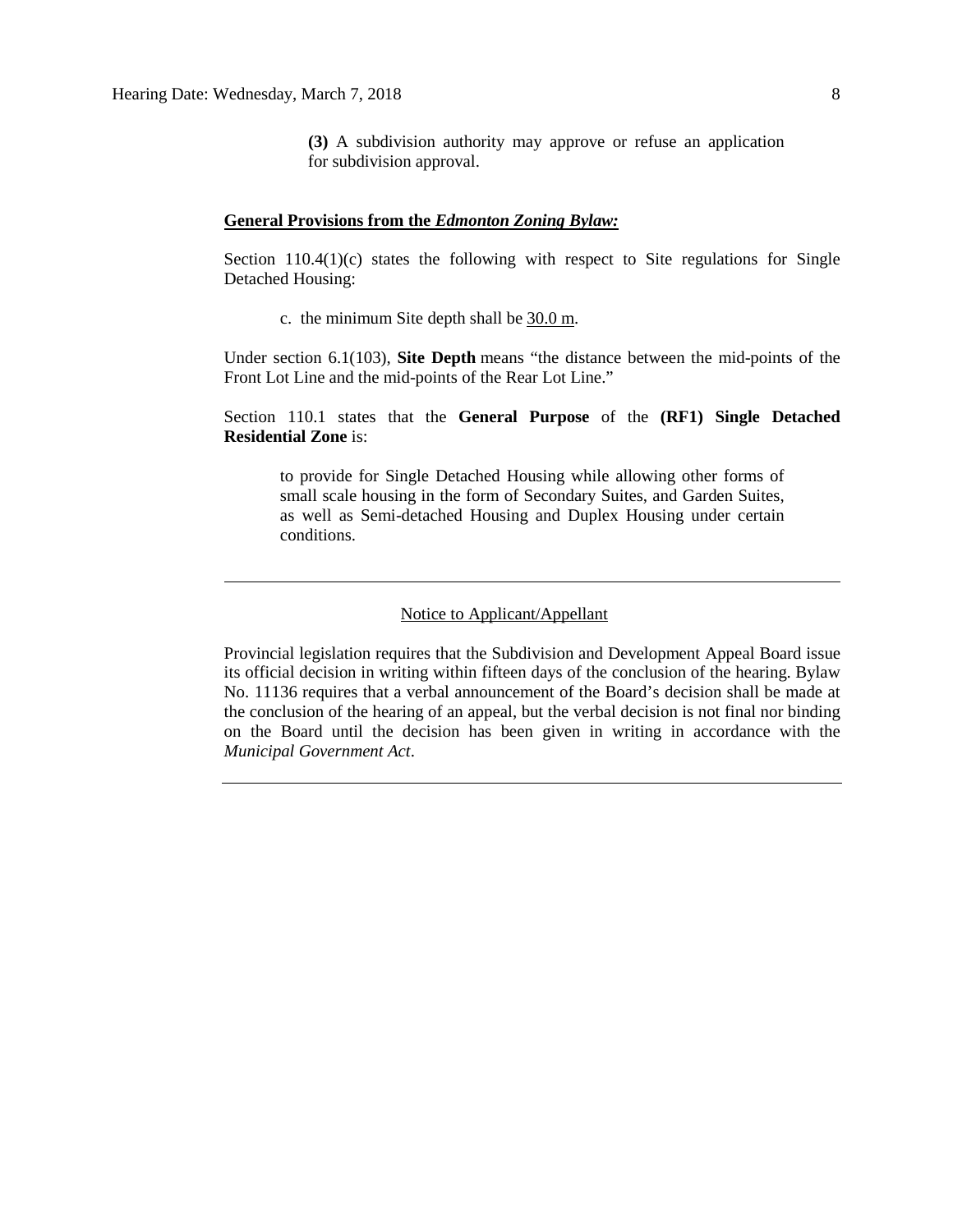



**Subdivision Authority** 

7th Floor, Edmonton Tower 10111 - 104 Avenue NW Edmonton, Alberta T5J 0J4

February 1, 2018

File No. LDA17-0707

Tentative plan of subdivision to create one (1) additional single detached residential lot from Lots RE: 1-2, Block 2, Plan 3079 EO, located north of 109 Avenue NW and east of 74 Street NW; VIRGINIA **PARK** 

The Subdivision by Plan is REFUSED on February 1, 2018 for the following reason(s):

1. The proposed subdivision does not comply with the minimum Development Regulations identified in Section 110.4(1) of the City of Edmonton Zoning Bylaw. The minimum site depth identified in the (RF1) Single Detached Residential Zone for permitted and discretionary uses is 30.0 metres. The site depth of proposed Lot A and Lot B is 20.01 metres and is therefore deficient by 9.9 metres or 33%.

This proposal will result in a site depth, and ultimately a lot size, that is uncharacteristically small when compared to properties on the adjacent block faces.

Please be advised that an appeal may be lodged in accordance to Section 678 of the Municipal Government Act with the Subdivision and Development Appeal Board, 10019 - 103 Avenue NW, Edmonton Alberta, T5J 0G9, within 14 days from the date of the receipt of this decision. The date of receipt of the decision is deemed to be five (5) days from the date the decision is mailed.

If you have further questions, please contact Stephanie Mah at stephanie.mah@edmonton.ca or 780-442-5387.

Regards,

**Blair McDowell Subdivision Authority** 

BM/sm/Posse #269439558-001

Enclosure(s)

Established under City of Edmonton Bylaw 16620 pursuant to Section 623 of the Municipal Government Act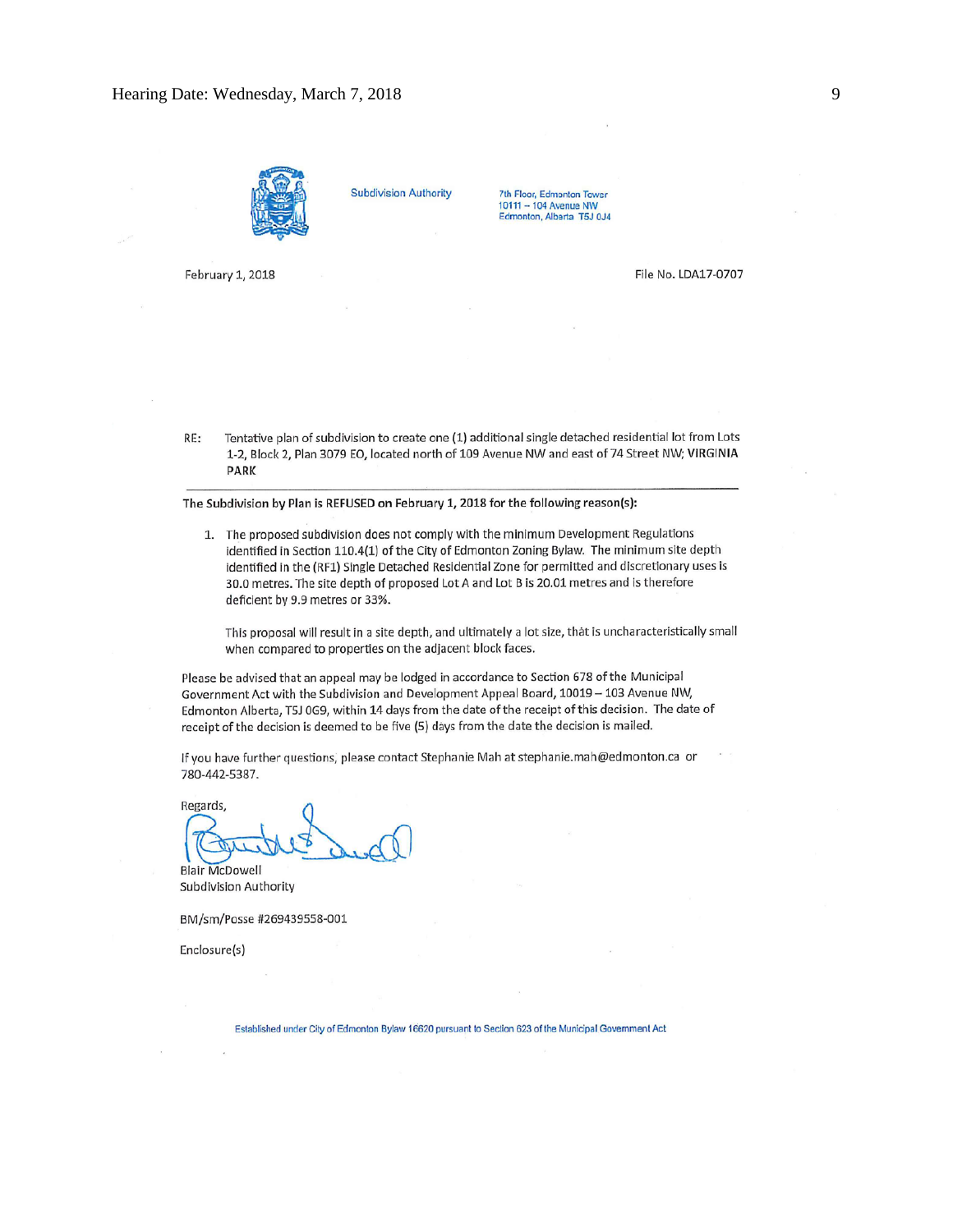

 $\bar{a}$ 

 $\lambda$